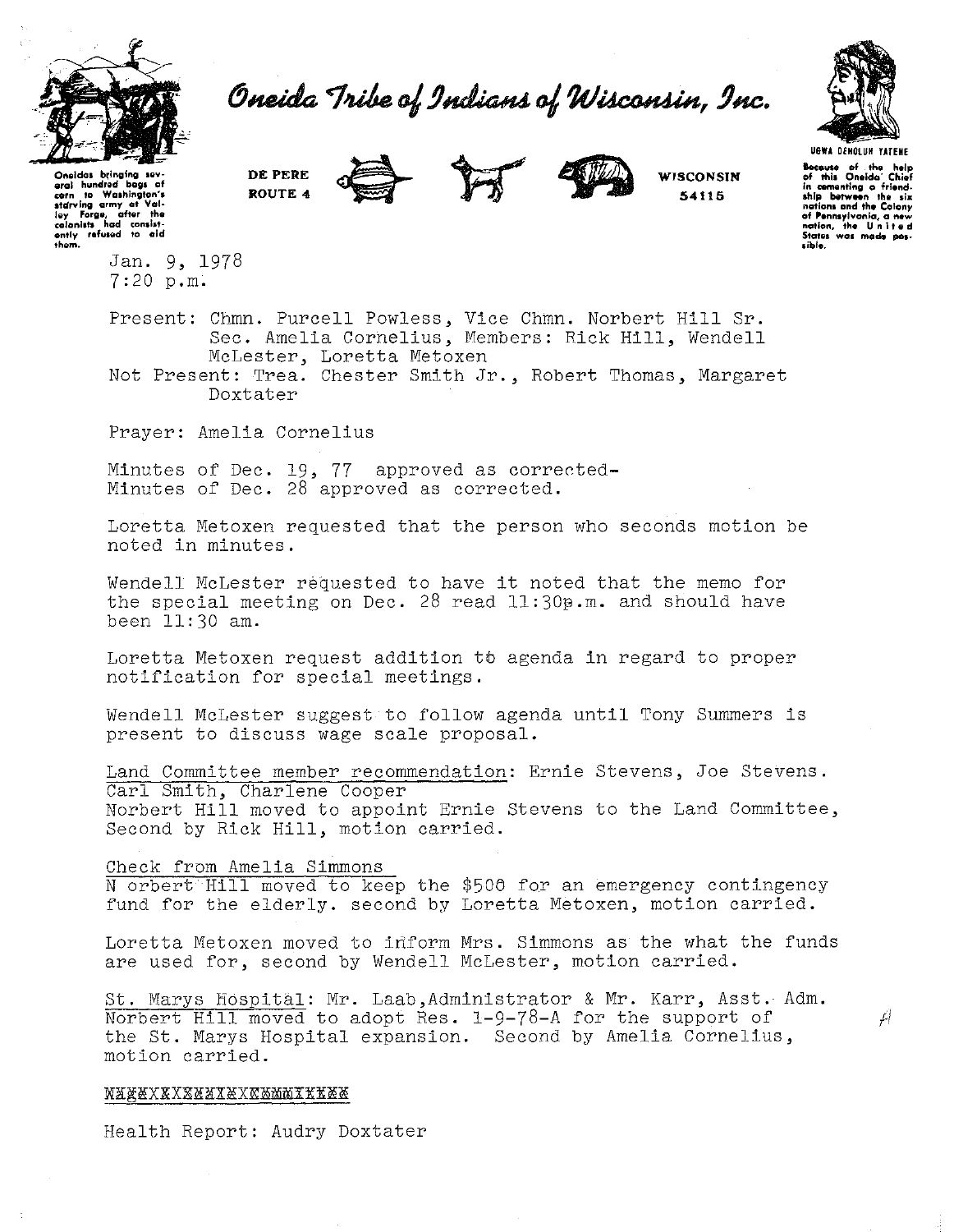Page 2 Jan. 9, 1978 Oneida Tribe

WIC budget Rick Hill moved to approve theWIC budget in the amount \$16,128. Second by Amelia Cornelius, motion carried.

Wendell McLester m; oved to accept the resignation of Ken Cornelius as the GLITC-Oneida Alcoholism Counselor. Second by Amelia Cornelius, motion carried.

Loretta Metoxen moved to follow the policies and procedures for the posting of the GLITC Alcholism counselor position. Second by Wendell ,McLester, motion carreid.

Wendell McLester moved to notify IHS in regard to the development of tribal health plan and to identify a individual as the tribal contact person, second by Norbert Hill, motion carried.

## Wage Scale Committee

Loretta Metoxen moved to accept the recommendations of Nov. 16, 77 with change in item 1. That the normal wage increment be increase to keep up with the previous year cost of living.

2. Raises for the Higher salaried positions not to exceed \$1,000 per year.

3. Only applicants who have at least the minimun qualifidations wil be offered the starting rate for a position. If for some reason a person is started will less than minimum qualifications, a lower salary should be negotiated, as well as the planned steps necessary for the newly hired person to adwance his qualifications to meet minimum requirements. If higher qualifications of an applicant would beneficial to the position, a higher starting salary may be negotiated. Only applicants who surpass the minimum qualifications may be offered a starting rate above the minimum wage scale for each position. Such things as related job experience, education or training in areas relating to the position, and shortage of eligible people in the area for the position (i.e professional positions) may be the basis for negotiating a higher salary. Changes in the established starting salary would have to be approved by the Business Committee after agreement by the Supervisor and Personnel Selection Committee. Second by Wendell McLester, motion carried.  $4 ~$  for, 1 opposed (NH)

These recommendations are to be effective immediately.

CETA - Tony Utschig

Amelia Cornelius moved to adopt the CETA Table of Organization and Career ladder. suggested<br>Loretta Metoxen . suggested amend the motion to add the Tribal Administator to the Table of Organization. j je postava na postava na postava na postava na postava na postava na postava na postava na postava na postav

Norbert Hill moved to approve that the Tribal Secretary assume the responsibility of the Roll Clerk position until a Tribal Administator position is clarified. Second by Rick Hill, motion carried.

Discussion on CETA agricultural program.

Amelia Cornelius asked Chairman to be excused. Time about 9:30 p.m.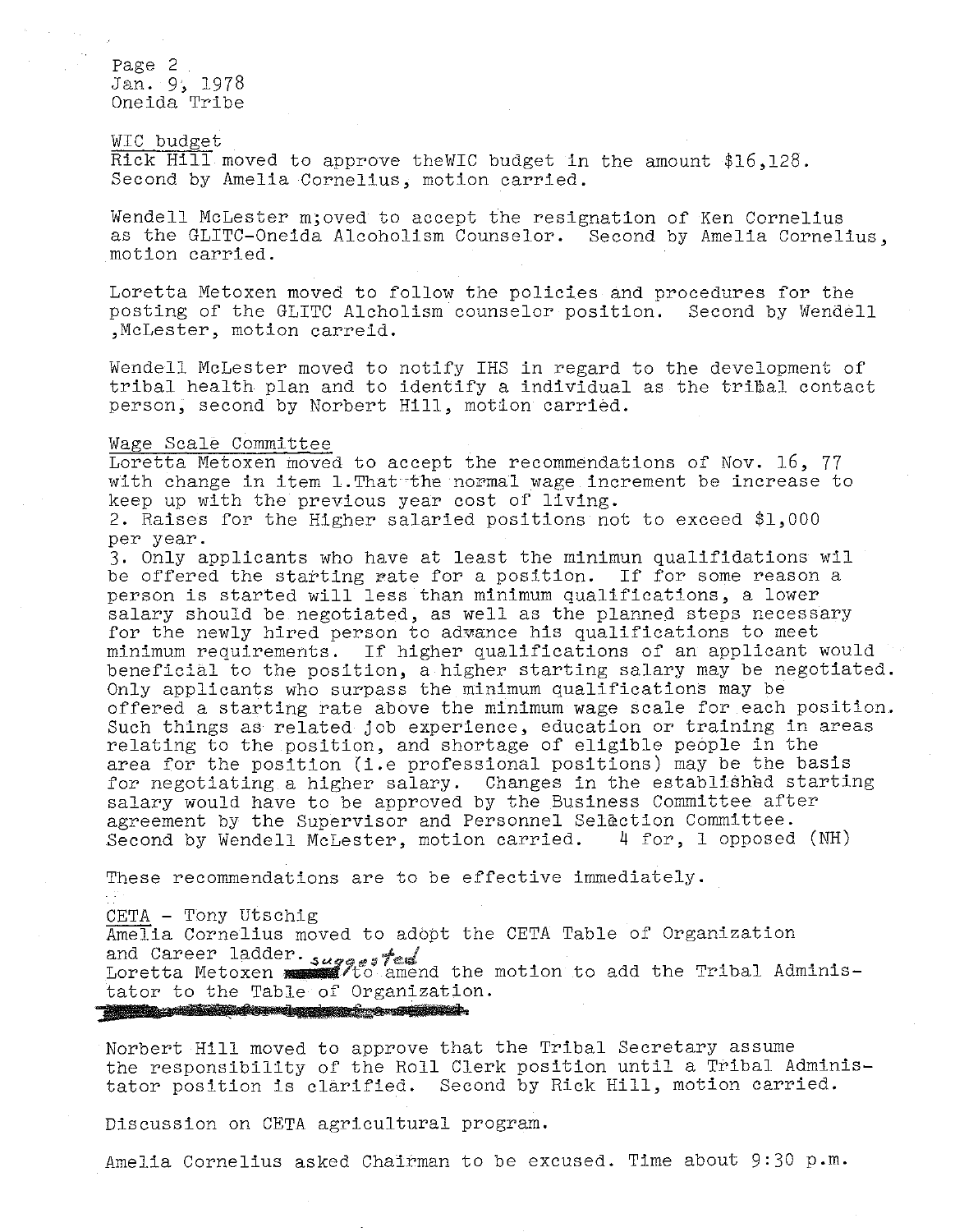Page 3 Oneida Tribe Jan. 9, 1977

Wendell McLester moved to deny the 5% pay promotion for Ceta Administrator, no support.

Norbert Hill moved to approve the 5 recommendations of the CETA memo date Dec. 28, 1977, Second by Rick Hill,

Loretta Metoxen stated that the Dec. 28 memo is not recommendations.

Rick Hill withdrew second, Norbert Hill withdrew motion.

Norbert Hill moved to approve the Dec. 19 minutes and recommendation of Dec. 28 memo, second by Rick Hill, Discussion. Rick Hill withdrew second, Norbert Hill withdrew motion.

Norbert Hill moved to approve the minutes and recommendations of the CETA Board of Dec. 19, 77, second by Rick Hill, 2 for (RH,NH), 2 opposed (WM,LM) Chairman supports motion, motion is carried.

## Heads tart

Wendell McLester moved to approve the recommedation of the PAC to hire Hannah Archiquette as the Teacher Aide. Second by Norbert Hill, motion carried. motion carried.

# $\frac{1}{2}$   $\frac{1}{2}$   $\frac{1}{2}$   $\frac{1}{2}$   $\frac{1}{2}$   $\frac{1}{2}$   $\frac{1}{2}$   $\frac{1}{2}$   $\frac{1}{2}$   $\frac{1}{2}$   $\frac{1}{2}$   $\frac{1}{2}$   $\frac{1}{2}$   $\frac{1}{2}$   $\frac{1}{2}$   $\frac{1}{2}$   $\frac{1}{2}$   $\frac{1}{2}$   $\frac{1}{2}$   $\frac{1}{2}$   $\frac{1}{2}$   $\frac{1}{2}$

Wendell McLester moved to approve the lease for Carol Second by Norbert Hill,motion carried.

Norbert Hill moved to approve the agriculture ືror David Powless, Second and carried.

Rues, 1-9-18.B Loretta Metoxen moved to cancel the Glen Jordan homesite lease, second by Wendell McLester, motion carried. (left from last year)

Wendell McLester moved to approve the lease for John & Rosalind Webster, second by Loretta Metoxen, motion carried. 3 for(LM,WM,RH) 1 opposed (NH)

Loretta Metoxen moved to rescind previous motion until Jordan homesite lease is cancelled, second by Wendell McLester, motion carried.

Karla Dugan residential lease was not accepted by Land Committee and is to be returned to BIA for processing at 1/2 fair rental value recommened to be \$120.

Wendell McLester moved to approve the Land Committe minutes of Dec. 1 & 16, second by Norbert Hill, motion carried.

## LPW

Wendell McLester moved to approve the resolution for the Round II LPW grant for services compatible to the existing land and adjoining land usage, second by Norbert Hill, motion carried.

Recieved extension of Outdoor Recreation Plan until project is completed.